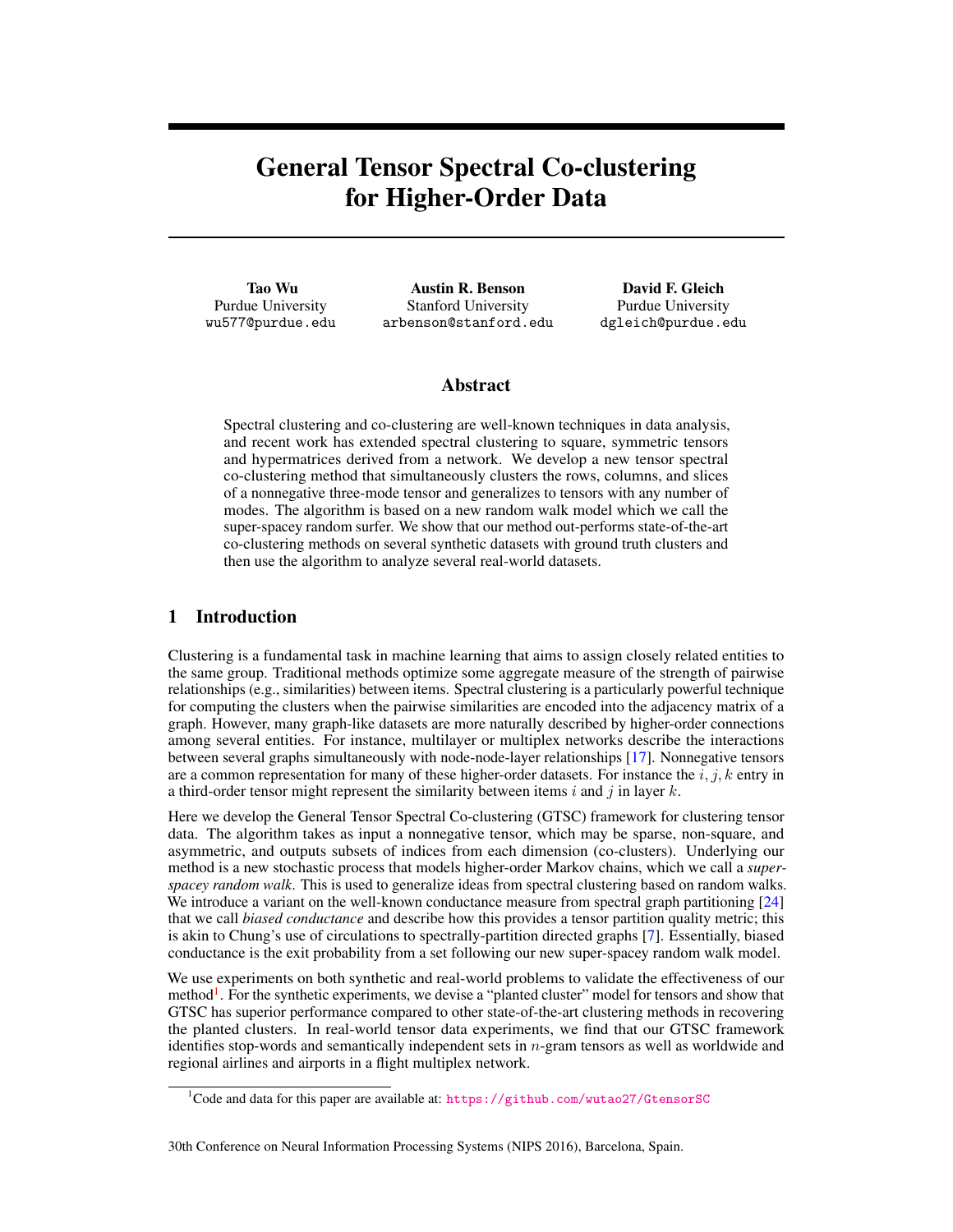#### 1.1 Related work

The Tensor Spectral Clustering (TSC) algorithm [4], another generalization of spectral methods to higher-order graph data [4], is closely related. Both the perspective and high-level view are similar, but the details differ in important ways. For instance, TSC was designed for the case when the higher-order tensor recorded the occurrences of small subgraph patterns within the network. This imposes limitations, including how, because the tensor arose based on some underlying graph that the partitioning metric was designed explicitly for a graph. Thus, the applications are limited in scope and cannot model, for example, the airplane-airplane-airport multiplex network we analyze in Section 3.2. Second, for sparse data, the model used by TSC required a correction term with magnitude proportional to the sparsity in the tensor. In sparse tensors, this makes it difficult to accurately identify clusters, which we show in Section 3.1.

Most other approaches to tensor clustering proceed by using low-rank factorizations [15, 21]. or a k-means objective [16]. In contrast, our work is based on a stochastic interpretation (escape probabilities from a set), in the spirit of random walks in spectral clustering for graphs. There are also several methods specific to clustering multiplex networks [27, 20] and clustering graphs with multiple entities [11, 2]. Our method handles general tensor data, which includes these types of datasets as a special case. Hypergraphs clustering [14] can also model the higher-order structures of the data, and in the case of tensor data, it is approximated by a standard weighted graph.

### 1.2 Background on spectral clustering of graphs from the perspective of random walks

We first review graph clustering methods from the view of graph cuts and random walks, and then review the standard spectral clustering method using sweep cuts. In Section 2, we generalize these notions to higher-order data in order to develop our GTSC framework.

Let  $A \in \mathbb{R}_+^{n \times n}$  be the adjacency matrix of an undirected graph  $G = (V, E)$  and let  $n = |V|$ be the number of nodes in the graph. Define the diagonal matrix of degrees of vertices in  $V$  as  $D = \text{diag}(A\mathbf{e})$ , where  $\mathbf{e}$  is the vector with all ones. The graph Laplacian is  $L = D - A$  and the transition matrix is  $P = AD^{-1} = A^T D^{-1}$ . The transition matrix represents the transition probabilities of a random walk on the graph. If a walker is at node j, it transitions to node  $i$  with probability  $P_{ij} = A_{ji}/D_{jj}$ .

Conductance. One of the most widely-used quality metrics for partitioning a graph's vertices into two sets S and  $\overline{S} = V \setminus S$  is conductance [24]. Intuitively, conductance measures the ratio of the number of edges in the graph that go between S and  $\overline{S}$  to the number of edges in S or  $\overline{S}$ . Formally, we define conductance as:

$$
\phi(S) = \text{cut}(S)/\text{min}(\text{vol}(S), \text{vol}(\bar{S})),\tag{1}
$$

where

$$
cut(S) = \sum_{i \in S, j \in \bar{S}} A_{ij} \quad \text{and} \quad vol(S) = \sum_{i \in S, j \in V} A_{ij}.
$$
 (2)

A set S with small conductance is a good partition  $(S, \overline{S})$ . The following well-known observation relates conductance to random walks on the graph.

Observation 1 ([18]) *Let* G *be undirected, connected, and not bipartite. Start a random walk*  $(Z_t)_{t\in\mathbb{N}}$  where the initial state  $X_0$  is randomly chosen following the stationary distribution of the *random walk. Then for any set*  $S \in V$ ,

$$
\phi(S) = \max \{ \Pr(Z_1 \in \bar{S} \mid Z_0 \in S), \Pr(Z_1 \in S \mid Z_0 \in \bar{S}) \}.
$$

This provides an alternative view of conductance—it measures the probability that one step of a random walk will traverse between  $S$  and  $S$ . This random walk view, in concert with the super-spacey random walk, will serve as the basis for our biased conductance idea to partition tensors in Section 2.4.

**Partitioning with a sweep cut.** Finding the set of minimum conductance is an NP-hard combinatorial optimization problem [26]. However, there are real-valued relaxations of the problem that are tractable to solve and provide a guaranteed approximation [19, 9]. The most well known computes an eigenvector called the Fiedler vector and then uses a sweep cut to identify a partition based on this eigenvector.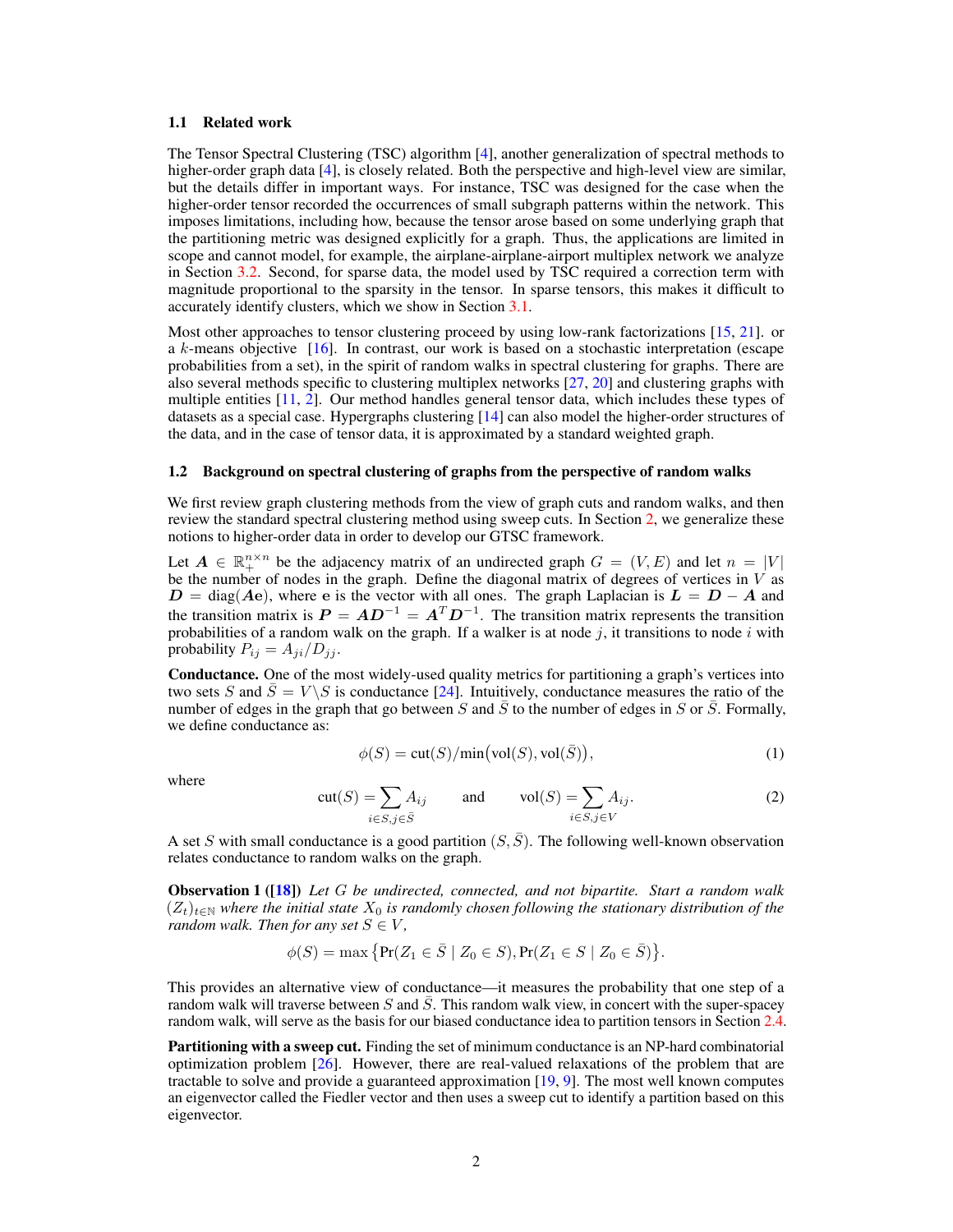The Fiedler eigenvector z solves  $Lz = \lambda Dz$  where  $\lambda$  is the second smallest generalized eigenvalue. This can be equivalently formulated in terms of the random walk transition matrix  $P$ . Specifically,

$$
L\mathbf{z} = \lambda D\mathbf{z} \quad \Leftrightarrow \quad (\mathbf{I} - \mathbf{D}^{-1}\mathbf{A})\mathbf{z} = \lambda \mathbf{z} \quad \Leftrightarrow \quad \mathbf{z}^T \mathbf{P} = (1 - \lambda)\mathbf{z}^T.
$$

The *sweep cut procedure* to identify a low-conductance set S from z is as follows:

- 1. Sort the vertices by **z** as  $z_{\sigma_1} \leq z_{\sigma_2} \leq \cdots \leq z_{\sigma_n}$ .
- 2. Consider the  $n-1$  candidate sets  $S_k = {\sigma_1, \sigma_2, \cdots, \sigma_k}$  for  $1 \leq k \leq n-1$
- 3. Choose  $S = \operatorname{argmin}_{S_k} \phi(S_k)$  as the solution set.

The solution set S from this algorithm satisfies the celebrated Cheeger inequality [19, 8]:  $\phi(S) \leq$  $2\sqrt{\phi_{opt}}$ , where  $\phi_{opt} = \min_{S \subset V} \phi(S)$  is the minimum conductance over any set of nodes. Computing  $\phi(S_k)$  for all k only takes time linear in the number of edges in the graph because  $S_{k+1}$  and  $S_k$  differ only in the vertex  $\sigma_{k+1}$ .

To summarize, the spectral method requires two components: the second left eigenvector of P and the conductance criterion. We generalize these ideas to tensors in the following section.

# 2 A higher-order spectral method for tensor co-clustering

We now generalize the ideas from spectral graph partitioning to nonnegative tensor data. We first review our notation for tensors and then show how tensor data can be interpreted as a higher-order Markov chain. We briefly review Tensor Spectral Clustering [4] before introducing the new superspacey random walk that we use here. This super-spacey random walk will allow us to compute a vector akin to the Fiedler vector for a tensor and to generalize conductance to tensors. Furthermore, we generalize the ideas from co-clustering in bipartite graph data [10] to rectangular tensors.

## 2.1 Preliminaries and tensor notation

We use  $\underline{T}$  to denote a tensor. As a generalization of a matrix,  $\underline{T}$  has m indices (making  $\underline{T}$  an mth-order or m-mode tensor), with the  $(i_1, i_2, \cdot, i_m)$  entry denoted  $\underline{T}_{i_1, i_2, \cdots, i_m}$ . We will work with non-negative tensors where  $\underline{T}_{i_1,i_2,\cdots,i_m} \geq 0$ . We call a subset of the tensor entries with all but the first element fixed a *column* of the tensor. For instance, the  $j, k$  column of a three-mode tensor  $\underline{T}$ is  $\underline{T}_{:,j,k}$ . A tensor is *square* if the dimension of all the modes is equal and rectangular if not, and a square tensor is *symmetric* if it is equal for any permutation of the indices. For simplicity in the remainder of our exposition, we will focus on three-mode tensors. However, all of or ideas generalize to an arbitrary number of modes. (See, e.g., the work of Gleich et al. [13] and Benson et al. [5] for representative examples of how these generalizations work.) Finally, we use two operations between a tensor and a vector. First, a tensor-vector product with a three-mode tensor can output a vector, which we denote by:

$$
\mathbf{y} = \underline{T} \mathbf{x}^2 \quad \Leftrightarrow \quad y_i = \sum_{j,k} \underline{T}_{i,j,k} x_j x_k.
$$

Second, a tensor-vector product can also produce a matrix, which we denote by:

$$
\mathbf{A} = \mathbf{T}[\mathbf{x}] \quad \Leftrightarrow \quad A_{i,j} = \sum_{k} \mathbf{T}_{i,j,k} x_k.
$$

#### 2.2 Forming higher-order Markov chains from nonnegative tensor data

Recall from Section 1.2 that we can form the transition matrix for a Markov chain from a square non-negative matrix A by normalizing the columns of the matrix  $A<sup>T</sup>$ . We can generalize this idea to define a higher-order Markov chain by normalizing a square tensor. This leads to a probability transition tensor  $P$ :

$$
\underline{P}_{i,j,k} = \underline{T}_{i,j,k} / \sum_{i} \underline{T}_{i,j,k} \tag{3}
$$

where we assume  $\sum_i \underline{T}_{i,j,k} > 0$ . In Section 2.3, we will discuss the sparse case where the column  $\underline{T}_{:,j,k}$  may be entirely zero. When that case does not arise, entries of  $\underline{P}$  can be interpreted as the transition probabilities of a second-order Markov chain  $(Z_t)_{t \in \mathbb{N}}$ :

$$
\underline{P}_{i,j,k} = \Pr(Z_{t+1} = i \mid Z_t = j, Z_{t-1} = k).
$$

In other words, If the last two states were j and k, then the next state is i with probability  $P_{i,j,k}$ .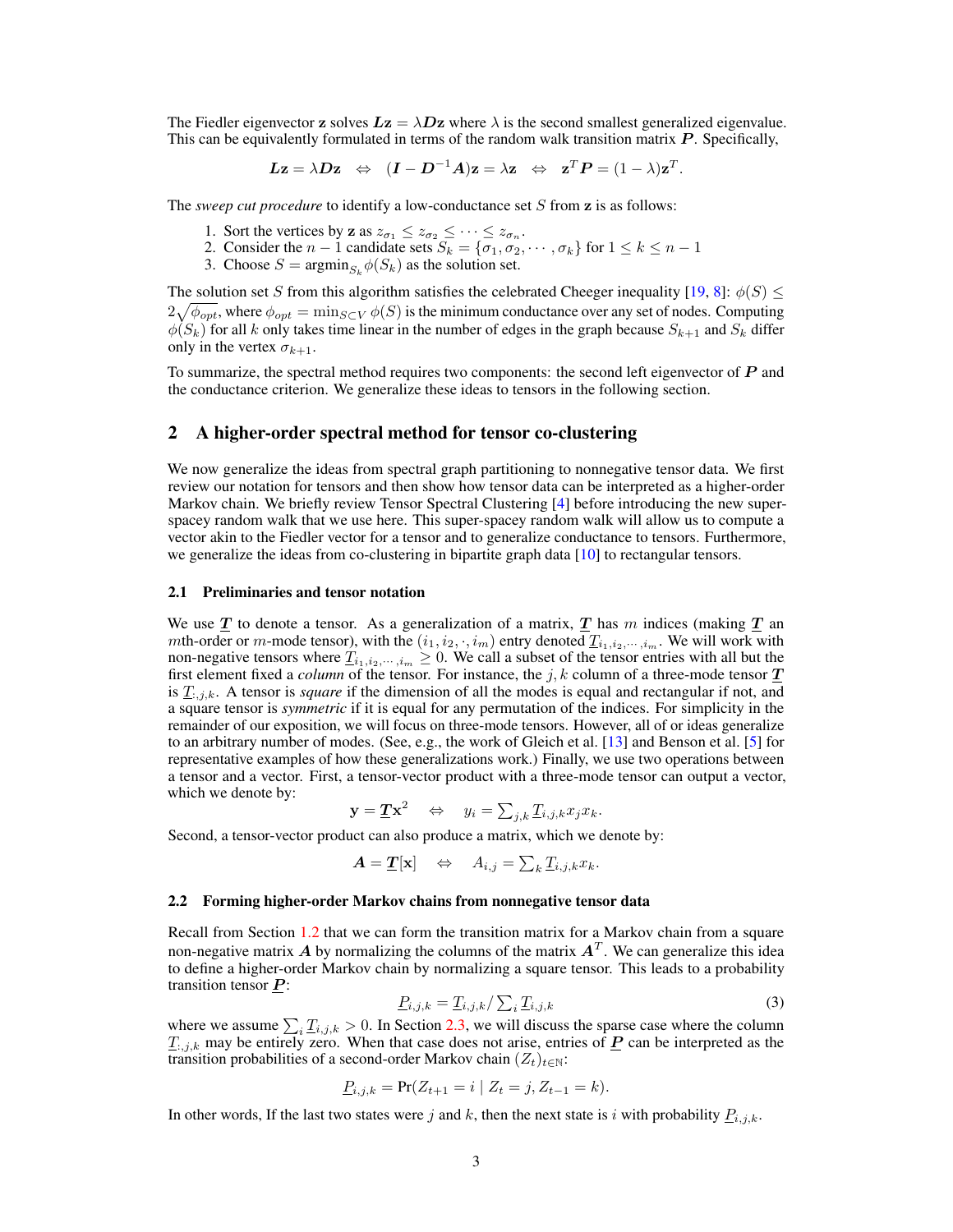It is possible to turn any higher-order Markov chain into a first-order Markov chain on the product state space of all ordered pairs  $(i, j)$ . The new Markov chain moves to the state-pair  $(i, j)$  from  $(j, k)$  with probability  $P_{i,j,k}$ . Computing the Fiedler vector associated with this chain would be one approach to tensor clustering. However, there are two immediate problems. First, the eigenvector is of size  $n^2$ , which quickly becomes infeasible to store. Second, the eigenvector gives information about the product space—not the original state space. (In future work we plan to explore insights from marginals of this distribution.)

Recent work uses the *spacey random walk* and *spacey random surfer* stochastic processes to circumvent these issues [5]. The process is non-Markovian and generates a sequence of states  $X_t$  as follows. After arriving at state  $X_t$ , the walker promptly "spaces out" and forgets the state  $X_{t-1}$ , yet it still wants to transition according to the higher-order transitions  $\vec{P}$ . Thus, it invents a state  $Y_t$  by drawing a random state from its history and then transitions to state  $X_{t+1}$  with probability  $P_{X_{t+1},X_t,Y_t}$ . We denote Ind $\{\cdot\}$  as the indicator event and  $H_t$  as the history of the process up to time  $t$ ,  $^2$  then

$$
\Pr(Y_t = j \mid H_t) = \frac{1}{t+n} \left( 1 + \sum_{r=1}^t \text{Ind}\{X_r = j\} \right). \tag{4}
$$

In this case, we assume that the process has a non-zero probability of picking any state by inflating its history count by 1 visit. The spacey random surfer is a generalization where the walk follows the above process with probability  $\alpha$  and teleports at random following a stochastic vector v with probability  $1 - \alpha$ . This is akin to how the PageRank random walk includes teleportation.

Limiting stationary distributions are solutions to the multilinear PageRank problem [13]:

$$
\alpha \underline{P} \mathbf{x}^2 + (1 - \alpha) \mathbf{v} = \mathbf{x},\tag{5}
$$

and the limiting distribution x represents the stationary distribution of the transition matrix  $P[x]$  [5]. The transition matrix  $P[x]$  asymptotically approximates the spacey walk or spacey random surfer.

Thus, it is feasible to compute an eigenvector of  $P[x]$  matrix and use it with the sweep cut procedure on a generalized notion of conductance. However, this derivation assumes that all  $n^2$  columns of  $\underline{\mathcal{I}}$ were non-zero, which does not occur in real-world datasets. The TSC method adjusted the tensor  $T$  and replaced any columns of all zeros with the uniform distribution vector  $[4]$ . Because the number of zero-columns may be large, this strategy dilutes the information in the eigenvector (see Appendix D.1). We deal with this issue more generally in the following section, and note that our new solution outperforms TSC in our experiments (Section 3).

#### 2.3 A stochastic process for sparse tensors

Here we consider another model of the random surfer that avoids the issue of undefined transitions which correspond to columns of  $T$  that are all zero—entirely. If the surfer attempts to use an undefined transition, then the surfer moves to a random state drawn from history. Formally, define the set of feasible states by

$$
\mathcal{F} = \{ (j,k) \mid \sum_{i} \underline{T}_{i,j,k} > 0 \}. \tag{6}
$$

Here, the set F denotes all the columns in  $T$  that are non-zero. The transition probabilities of our proposed stochastic process are given by

$$
\Pr(X_{t+1} = i \mid X_t = j, H_t) \\
= (1 - \alpha)v_t + \alpha \sum_k \Pr(X_{t+1} = i \mid X_t = j, Y_t = k, H_t)\Pr(Y_t = k \mid H_t)
$$
\n(7)

$$
\Pr(X_{t+1} = i \mid X_t = j, Y_t = k, H_t) = \begin{cases} \frac{T_{i,j,k}}{\sum_i T_{i,j,k}} & (j,k) \in \mathcal{F} \\ \frac{1}{n+t} (1 + \sum_{r=1}^t \text{Ind}\{X_r = i\}) & (j,k) \notin \mathcal{F}, \end{cases}
$$
(8)

where  $v_i$  is the teleportation probability. Again  $Y_t$  is chosen according to Equation (4). We call this process the *super-spacey random surfer* because when the transitions are not defined it picks a random state from history.

This process is a (generalized) vertex-reinforced random walk [3]. Let  $\vec{P}$  be the normalized tensor  $P_{i,j,k} = T_{i,j,k} / \sum_i T_{i,j,k}$  only for the columns in F and where all other entries are zero. Stationary distributions of the stochastic process must satisfy the following equation:

$$
\alpha \underline{\boldsymbol{P}} \mathbf{x}^2 + \alpha (1 - ||\underline{\boldsymbol{P}} \mathbf{x}^2||_1) \mathbf{x} + (1 - \alpha) \mathbf{v} = \mathbf{x},\tag{9}
$$

<sup>&</sup>lt;sup>2</sup> Formally, this is the  $\sigma$ -algebra generated by the states  $X_1, \ldots, X_t$ .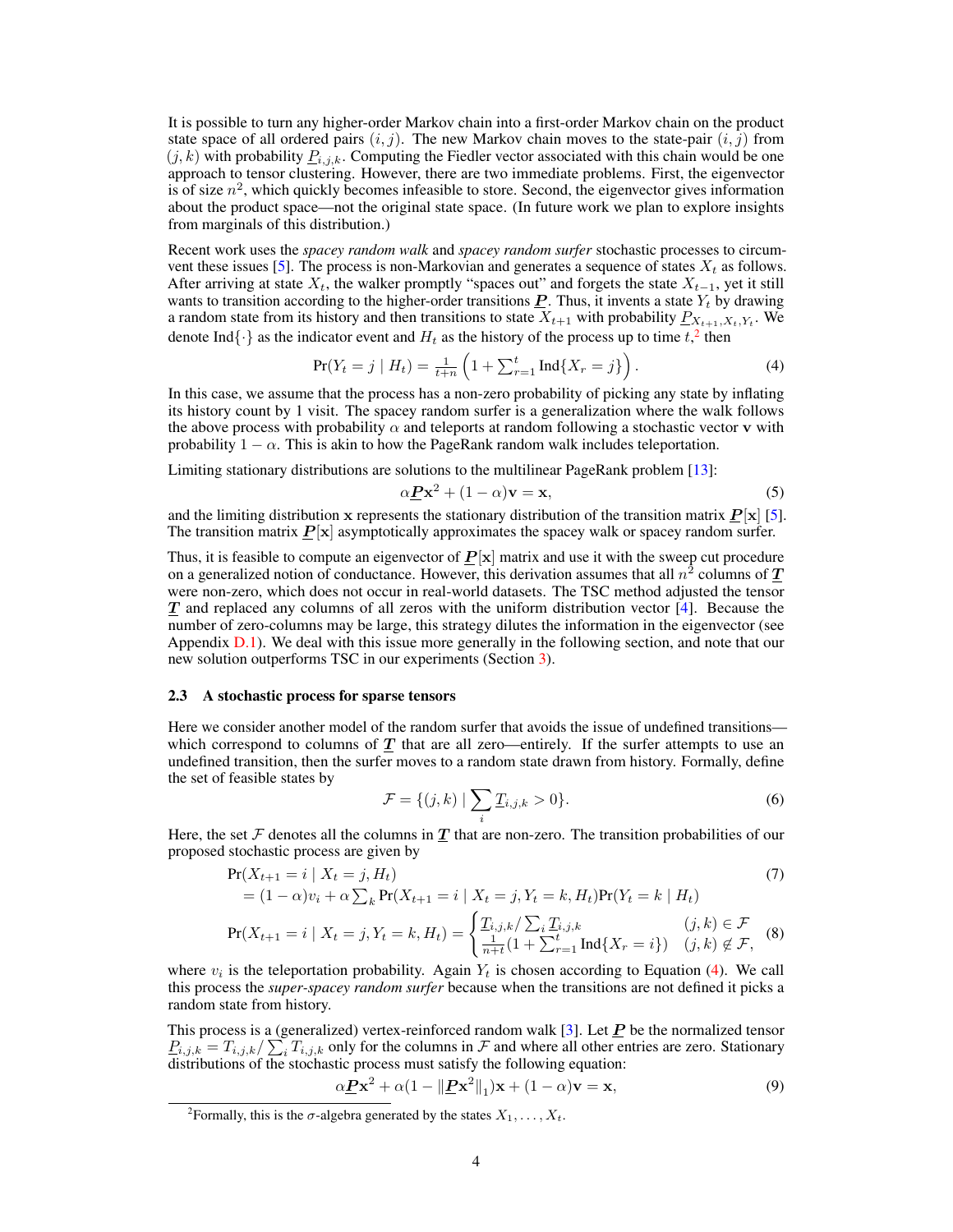where x is a probability distribution vector (see Appendix  $A<sub>1</sub>$  for a proof). At least one solution vector x must exist, which follows directly from Brouwer's fixed-point theorem. Here we give a sufficient condition for it to be unique and easily computable.

**Theorem 2.1** *If*  $\alpha < 1/(2m - 1)$  *then there is a unique solution* x *to* (9) *for the general m-mode tensor. Furthermore, the iterative fixed point algorithm*

$$
\mathbf{x}_{k+1} = \alpha \mathbf{P} \mathbf{x}_k^2 + \alpha (1 - ||\mathbf{P} \mathbf{x}_k^2||_1) \mathbf{x}_k + (1 - \alpha) \mathbf{v}_k
$$
(10)

*will converge at least linearly to this solution.*

This is a nonlinear setting and tighter convergence results are currently unknown, but these are unlikely to be tight on real-world data. For our experiments, we found that high values (e.g.,  $0.95$ ) of  $\alpha$  do not impede convergence. We use  $\alpha = 0.8$  for all our experiments.

In the following section, we show how to form a Markov chain from x and then develop our spectral clustering technique by operating on the corresponding transition matrix.

#### 2.4 First-order Markov approximations and biased conductance for tensor partitions

From Observation 1 in Section 1.2, we know that conductance may be interpreted as the exit probability between two sets that form a partition of the nodes in the graph. In this section, we derive an equivalent first-order Markov chain from the stationary distribution of the *super-spacey random surfer*. If this Markov chain was guaranteed to be reversible, then we could apply the standard definitions of conductance and the Fiedler vector. This will not generally be the case, and so we introduce a biased conductance measure to partition this non-reversible Markov chain with respect to starting in the stationary distribution of the super-spacey random walk. We use the second largest, real-valued eigenvector of the Markov chain as an approximate Fiedler vector. Thus, we can use the sweep cut procedure described in Section 1.2 to identify the partition.

Forming a first-order Markov chain approximation. In the following derivation, we use the property of the two tensor-vector products that  $P[x]x = Px^2$ . The stationary distribution x for the super-spacey random surfer is equivalently the stationary distribution of the Markov chain with transition matrix

$$
\alpha(\underline{\boldsymbol{P}}[\mathbf{x}] + \mathbf{x}(\mathbf{e}^T - \mathbf{e}^T \underline{\boldsymbol{P}}[\mathbf{x}])) + (1 - \alpha)\mathbf{v}\mathbf{e}^T.
$$

(Here we have used the fact that  $x \geq 0$  and  $e^T x = 1$ .) The above transition matrix denotes transitioning based on a first-order Markov chain with probability  $\alpha$ , and based on a fixed vector v with probability  $1 - \alpha$ . We introduce this following first-order Markov chain

$$
\tilde{P} = \underline{P}[\mathbf{x}] + \mathbf{x}(\mathbf{e}^T - \mathbf{e}^T \underline{P}[\mathbf{x}]),
$$

which represents a useful (but crude) approximation of the higher-order structure in the data. First, we determine how often we visit states using the *super-spacey random surfer* to get a vector x. Then the Markov chain  $\tilde{P}$  will tend to have a large probability of spending time in states where the higher-order information concentrates. This matrix represents a first-order Markov chain on which we can compute an eigenvector and run a sweep cut.

**Biased conductance.** Consider a random walk  $(Z_t)_{t \in \mathbb{N}}$ . We define the *biased conductance*  $\phi_{\mathbf{p}}(S)$ of a set  $S \subset \{1, \ldots, n\}$  to be

$$
\phi_{\mathbf{p}}(S) = \max \big\{ \Pr(Z_1 \in \bar{S} \mid Z_0 \in S), \, \Pr(Z_1 \in S \mid Z_0 \in \bar{S}) \big\},\
$$

where  $Z_0$  is chosen according to a fixed distribution p. Just as with the standard definition of conductance, we can interpret biased conductance as an escape probability. However, the initial state  $Z_0$  is not chosen following the stationary distribution (as in the standard definition with a reversible chain) but following p instead. This is why we call it *biased conductance*. We apply this measure to  $\tilde{P}$  using  $p = x$  (the stationary distribution of the super-spacey walk). This choice emphasizes the higher-order information. Our idea of biased conductance is equivalent to how Chung defines a conductance score for a directed graph [7].

We use the eigenvector of  $\tilde{P}$  with the second-largest real eigenvalue as an analogue of the Fiedler vector. If the chain were reversible, this would be exactly the Fiedler vector. When it is not, then the vector coordinates still encode indications of state clustering [25]; hence, this vector serves as a principled heuristic. It is important to note that although  $\tilde{P}$  is a dense matrix, we can implement the two operations we need with  $\tilde{P}$  in time and space that depends only on the number of non-zeros of the sparse tensor  $\vec{P}$  using standard iterative methods for eigenvalues of matrices (see Appendix B.1).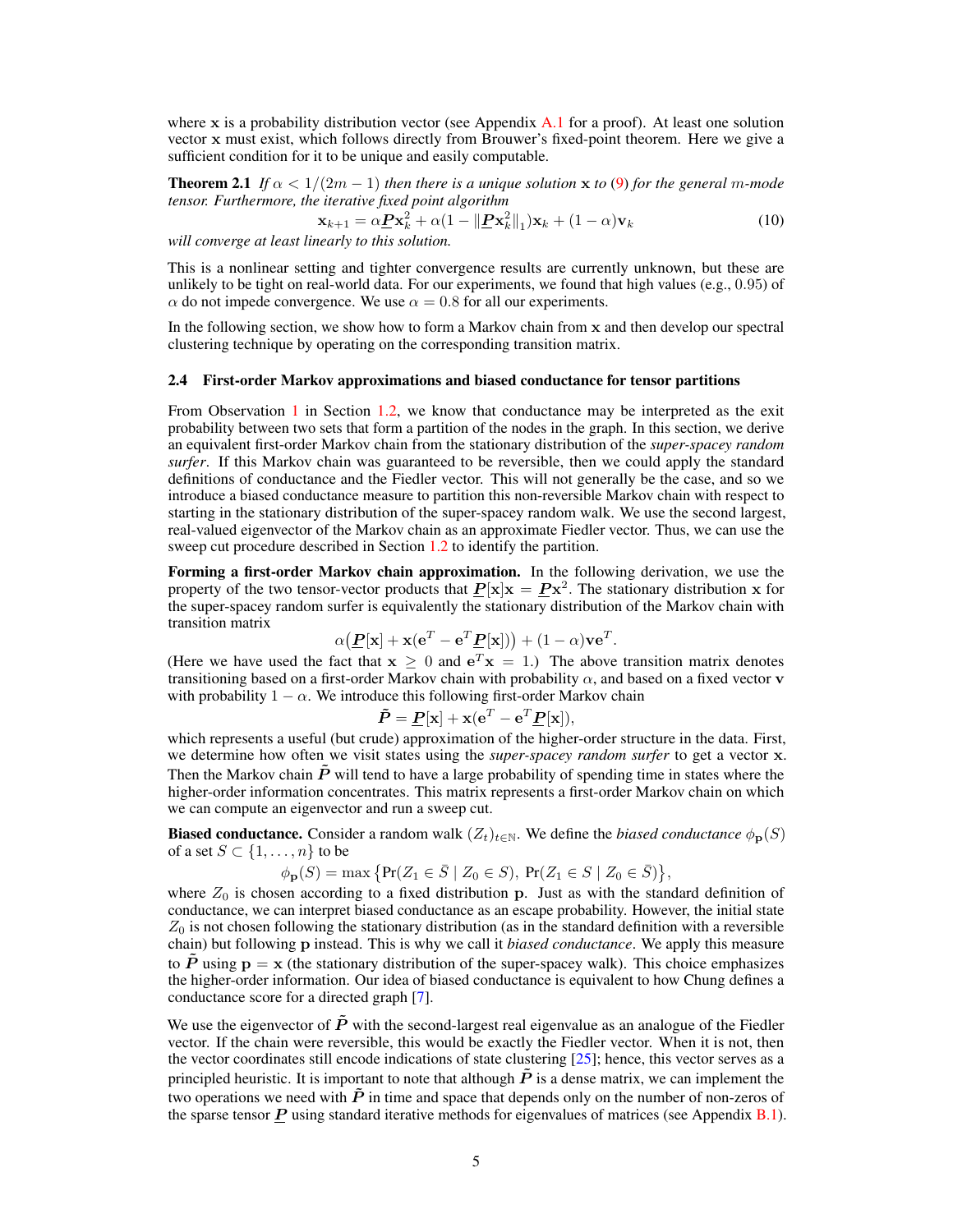### 2.5 Handling rectangular tensor data

So far, we have only considered square, symmetric tensor data. However, tensor data are often rectangular. This is usually the case when the different modes represent different types of data. For example, in Section 3.2, we examine a tensor  $T \in \mathbb{R}^{p \times n \times n}$  of airline flight data, where  $\underline{T}_{i,j,k}$  represents that there is a flight from airport j to airport k on airline i. Our approach is to embed the rectangular tensor into a larger square tensor and then symmetrize this tensor, using approaches developed by Ragnarsson and Van Loan [23]. After the embedding, we can

run our algorithm to simultaneously cluster rows, columns, and slices of the tensor. This approach is similar in style to the symmetrization of bipartite graphs for co-clustering proposed by Dhillon [10].

Let U be an *n*-by-*m*-by- $\ell$  rectangular tensor. Then we embed  $U$  into a square three-mode tensor  $T$ with  $n + m + \ell$  dimensions and where  $\underline{U}_{i,j,k} =$  $T_{i,j+n,k+n+m}$ . This is illustrated in Figure 1 (left). Then we symmetrize the tensor by using all permutations of the indices Figure 1 (right). When viewed as a 3-by-3-by-3 block tensor, the tensor is



Figure 1: The tensor is first embedded into a larger square tensor (left) and then this square tensor is symmetrized (right).

$$
\underline{T} = \left[\begin{array}{cc|c} 0 & 0 & 0 & 0 \\ 0 & 0 & \underline{U}_{(2,3,1)} \\ 0 & \underline{U}_{(3,2,1)} & 0 \end{array}\right. \left.\begin{array}{cc|c} 0 & 0 & \underline{U}_{(1,3,2)} & 0 & \underline{U}_{(1,2,3)} & 0 \\ 0 & 0 & 0 & 0 & 0 \\ \underline{U}_{(3,1,2)} & 0 & 0 & 0 & 0 \\ 0 & 0 & 0 & 0 & 0 \end{array}\right],
$$

where  $\underline{U}_{(1,3,2)}$  is a generalized transpose of  $\underline{U}$  with the dimensions permuted.

# 2.6 Summary of the algorithm

Our GTSC algorithm works by recursively applying the sweep cut procedure, similar to the recursive bisection procedures for clustering matrix-based data [6]. Formally for each cut, we:

- 1. Compute the super-spacey stationary vector  $x$  (Equation (9)) and form  $\underline{P}[x]$ .
- 2. Compute second largest left, real-valued eigenvector **z** of  $\tilde{P} = \underline{P}[\mathbf{x}] + \mathbf{x}(\mathbf{e}^T \mathbf{e}^T \underline{P}[\mathbf{x}]).$
- 3. Sort the vertices by the eigenvector **z** as  $z_{\sigma_1} \leq z_{\sigma_2} \leq \cdots \leq z_{\sigma_n}$ .
- 4. Find the set  $S_k = \{\sigma_1, \ldots, \sigma_k\}$  for which the biased conductance  $\phi_{\mathbf{x}}(S_k)$  on transition matrix  $\tilde{P}$  is minimized.

We continue partitioning as long as the clusters are large enough or we can get good enough splits. Specifically, if a cluster has dimension less than a specified size minimum size, we do not consider it for splitting. Otherwise, the algorithm recursively splits the cluster if either (1) its dimension is above some threshold or (2) the biased conductance of a new split is less than a target value  $\phi^{*3}$ . The overall algorithm is summarized in Appendix  $\bf{B}$  as well as the algorithm complexity. Essentially, the algorithm scales linearly in the number of non-zeros of the tensor for each cluster that is produced.

# 3 Experiments

We now demonstrate the efficacy of our method by clustering synthetic and real-world data. We find that our method is better at recovering planted cluster structure in synthetically generated tensor data compared to other state-of-the-art methods. Please refer to Appendix C for the parameter details.

### 3.1 Synthetic data

We generate tensors with planted clusters and try to recover the clusters. For each dataset, we generate 20 groups of nodes that will serve as our planted clusters, where the number of nodes in each group from a truncated normal distribution with mean 20 and variance 5 so that each group has at least 4 nodes. For each group g we also assign a weight  $w_g$  where the weight depends on the group number. For group *i*, the weight is  $(\sigma\sqrt{2\pi})^{-1}$   $\exp(-(i-10.5)^2/(2\sigma^2))$ , where  $\sigma$  varies by experiment. Non-zeros correspond to interactions between three indices (triples). We generate  $t_w$ triples whose indices are within a group and  $t_a$  triples whose indices span across more than one group.

<sup>&</sup>lt;sup>3</sup>We tested  $\phi^*$  from 0.3 to 0.4, and we found the value of  $\phi^*$  is not very sensitive to the experimental results.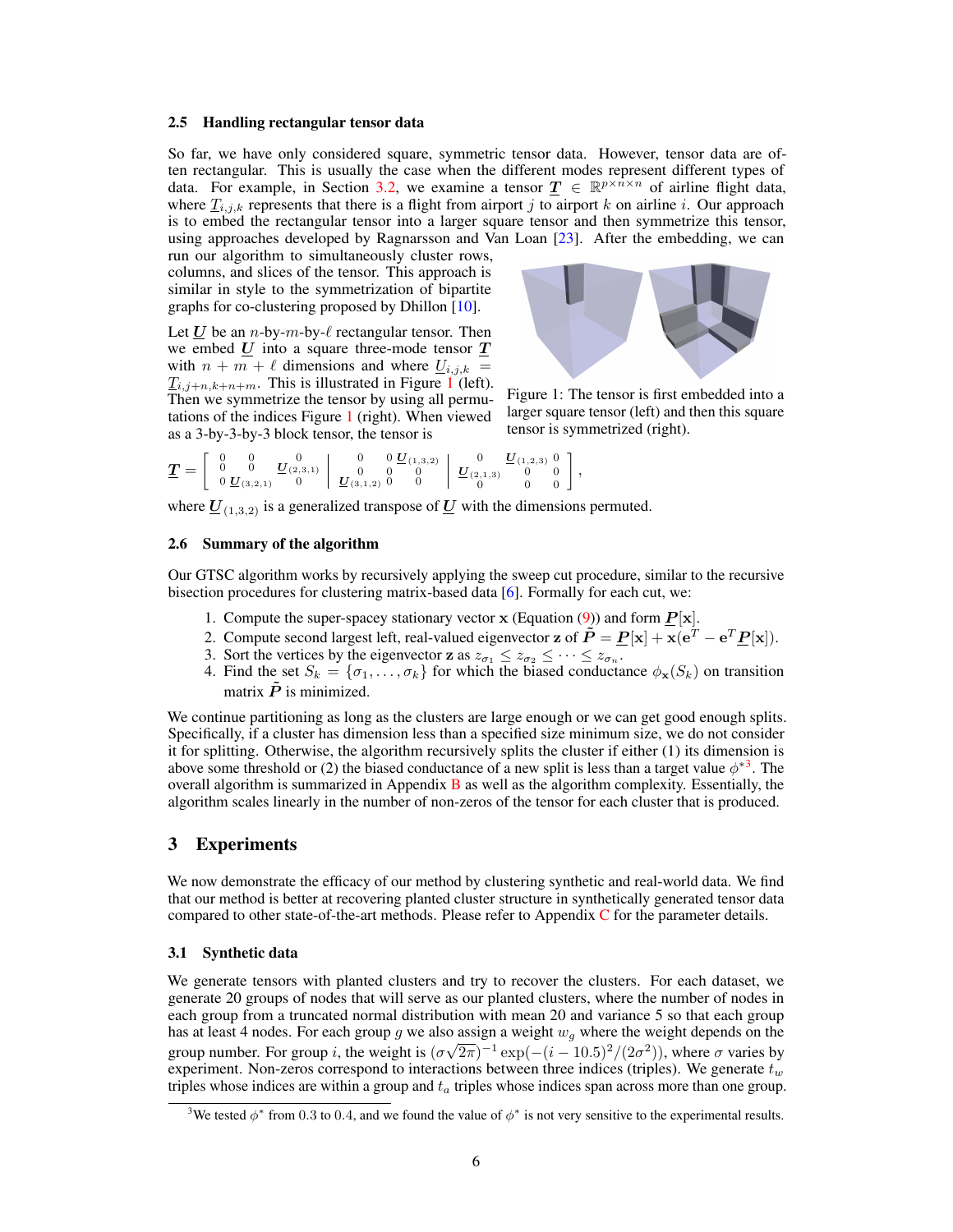|                | ARI                             | <b>NMI</b>      | F1              | ARI                                  | <b>NMI</b>                           | F1              |  |
|----------------|---------------------------------|-----------------|-----------------|--------------------------------------|--------------------------------------|-----------------|--|
|                | Square tensor with $\sigma = 4$ |                 |                 | Rectangular tensor with $\sigma = 4$ |                                      |                 |  |
| <b>GTSC</b>    | $0.99 \pm 0.01$                 | $0.99 \pm 0.00$ | $0.99 \pm 0.01$ | $0.97 \pm 0.06$                      | $0.98 \pm 0.03$                      | $0.97 \pm 0.05$ |  |
| <b>TSC</b>     | $0.42 \pm 0.05$                 | $0.60 \pm 0.04$ | $0.45 \pm 0.04$ | $0.38 \pm 0.17$                      | $0.53 \pm 0.15$                      | $0.41 \pm 0.16$ |  |
| <b>PARAFAC</b> | $0.82 \pm 0.05$                 | $0.94 \pm 0.02$ | $0.83 \pm 0.04$ | $0.81 \pm 0.04$                      | $0.90 \pm 0.02$                      | $0.82 \pm 0.04$ |  |
| SC.            | $0.99 + 0.01$                   | $0.99 + 0.01$   | $0.99 + 0.01$   | $0.91 \pm 0.06$                      | $0.94 \pm 0.04$                      | $0.91 \pm 0.06$ |  |
| MulDec         | $0.48 \pm 0.05$                 | $0.66 \pm 0.03$ | $0.51 \pm 0.05$ | $0.27 \pm 0.06$                      | $0.39 \pm 0.05$                      | $0.32 \pm 0.05$ |  |
|                | Square tensor with $\sigma = 2$ |                 |                 |                                      | Rectangular tensor with $\sigma = 2$ |                 |  |
| <b>GTSC</b>    | $0.78 \pm 0.13$                 | $0.89 + 0.06$   | $0.79 \pm 0.12$ | $0.96 \pm 0.06$                      | $0.97 \pm 0.04$                      | $0.96 \pm 0.06$ |  |
| <b>TSC</b>     | $0.41 \pm 0.11$                 | $0.60 \pm 0.09$ | $0.44 \pm 0.10$ | $0.28 \pm 0.08$                      | $0.44 \pm 0.10$                      | $0.32 \pm 0.08$ |  |
| <b>PARAFAC</b> | $0.48 \pm 0.08$                 | $0.67 \pm 0.04$ | $0.50 \pm 0.07$ | $0.10 \pm 0.04$                      | $0.24 \pm 0.05$                      | $0.15 \pm 0.04$ |  |
| SC.            | $0.43 \pm 0.07$                 | $0.66 \pm 0.04$ | $0.47 \pm 0.06$ | $0.38 \pm 0.07$                      | $0.52 \pm 0.05$                      | $0.41 \pm 0.07$ |  |
| MulDec         | $0.19 \pm 0.01$                 | $0.37 \pm 0.01$ | $0.24 \pm 0.01$ | $0.08 \pm 0.01$                      | $0.19 \pm 0.02$                      | $0.14 \pm 0.01$ |  |

Table 1: Adjusted Rand Index (ARI), Normalized Mutual Information (NMI), and F1 scores on various clustering methods for recovering synthetically generated tensor data with planted cluster structure. The  $\pm$  entries are the standard deviation over 5 trials.

The  $t_w$  triples are chosen by first uniformly selecting a group g and then uniformly selecting three indices i, j, and k from group g and finally assigning a weight of  $w_q$ . For the  $t_a$  triples, the sampling procedure first selects an index i from group  $q_i$  with a probability proportional to the weights of the group. In other words, indices in group g are chosen proportional to  $w<sub>q</sub>$ . Two indices j and k are then selected uniformly at random from groups  $g_j$  and  $g_k$  other than  $g_i$ . Finally, the weight in the tensor is assigned to be the average of the three group weights. For rectangular data, we follow a similar procedure where we distinguish between the indices for each mode of the tensor.

For our experiments,  $t_w = 10,000$  and  $t_a = 1,000$ , and the variance  $\sigma$  that controls the group weights is 2 or 4. For each value of  $\sigma$ , we create 5 sample datasets. The value of  $\sigma$  affects the concentration of the weights and how certain groups of nodes interact with others. This skew reflects properties of the real-world networks we examine in the next section.

Our GTSC method is compared with Tensor Spectral Clustering (TSC) [4], the Tensor Decomposition PARAFAC [1], Spectral Clustering (SC) via Multilinear SVD [12] and Multilinear Decomposition (MulDec) [21]. Table 1 depicts the performances of the four algorithms in recovering the planted clusters. In all cases, GTSC has the best performance. We note that the running time is a few seconds for GTSC, TSC and SC and nearly 30 minutes for PARAFAC and MulDec per trial. Note that the tensors have roughly 50, 000 non-zeros. The poor scalability prohibits the later two methods from being applied to the real-world tensors in the following section.

### 3.2 Case study in airline flight networks

We now turn to studying real-world tensor datasets. We first cluster an airline-airport multimodal network which consists of global air flight routes from 539 airlines and 2, 939 airports<sup>4</sup>. In this application, the entry  $\underline{T}_{i,j,k}$  of the three-mode tensor  $\underline{T}$  is 1 if airline *i* flies between airports  $j$  and  $k$  and 0 otherwise. Figure 2 illustrates the connectivity of the tensor with a random ordering of the indices (left) and the ordering given by the popularity of co-clusters (right). We can see that after the co-clustering, there is clear structure in the data tensor.



Figure 2: Visualization of the airline-airport data tensor. The  $x$  and  $y$  axes index airports and the z axis indexes airlines. A dot represents that an airline flies between those two airports. On the left, indices are sorted randomly. On the right, indices are sorted by the co-clusters found by our GTSC framework, which reveals structure in the tensor.

One prominent cluster found by the method corresponds to large international airports in cities such as Beijing and New York City. This group only accounts for 8.5% of the total number of airports, but it is responsible for 59% of the total routes. Figure 2 illustrates this result—the airports with the highest

<sup>4</sup>Data were collected from <http://openflights.org/data.html#route>.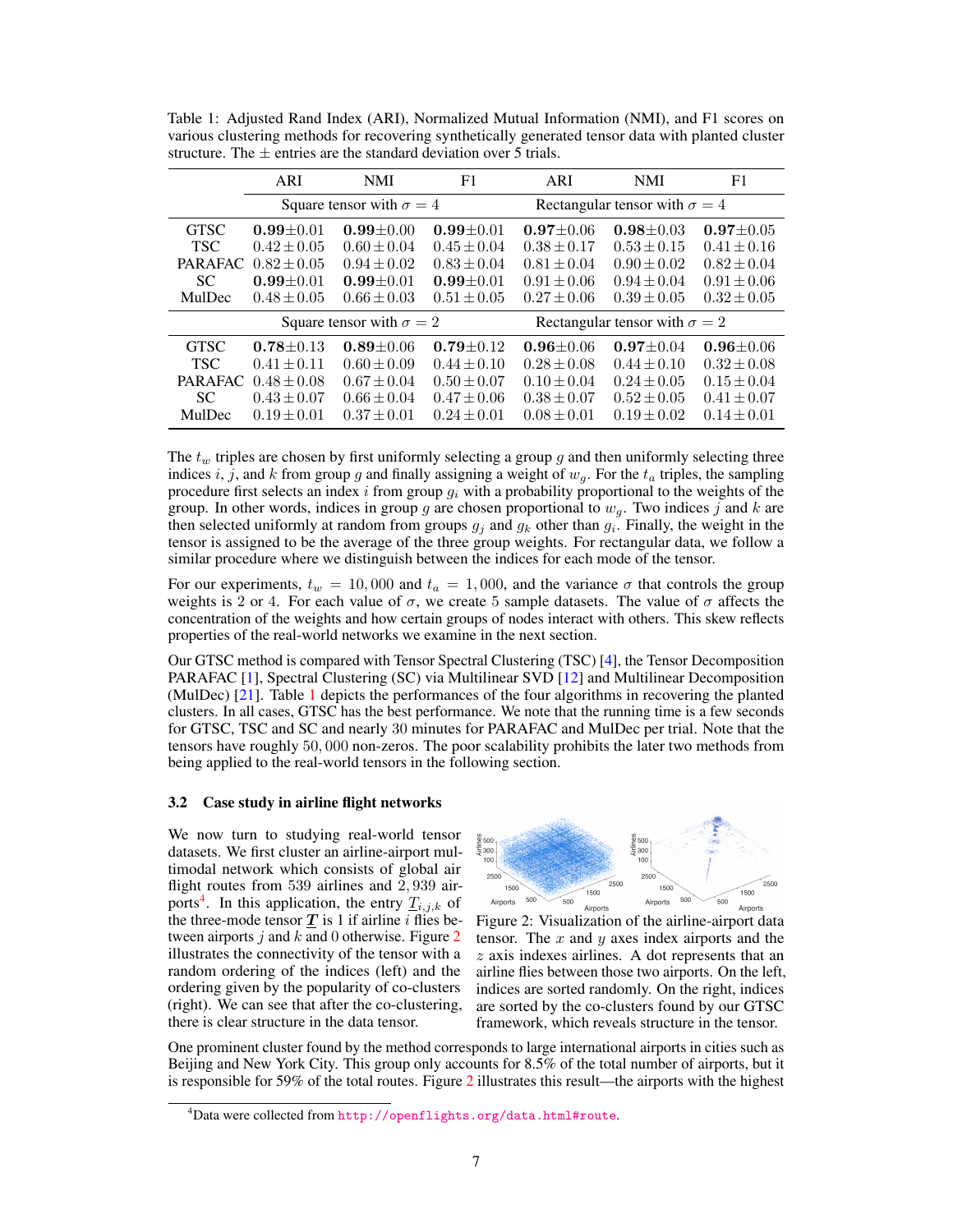indices are connected to almost every other airport. This cluster is analogous to the "stop word" group we will see in the n-gram experiments. Most other clusters are organized geographically. Our GTSC framework finds large clusters for Europe, the United States, China/Taiwan, Oceania/SouthEast Asia, and Mexico/Americas. Interestingly, Cancún International Airport is included with the United States cluster, likely due to large amounts of tourism.

## 3.3 Case study on n-grams

Next, we study data from  $n$ -grams (consective sequences of words in texts). We construct a square mode- $n$  tensor where indices correspond to words. An entry in the tensor is the number of occurrences this *n*-gram. We form tensors from both English and Chinese corpora for  $n = 3, 4.5$  The non-zeros in the tensor consist of the frequencies of the one million most frequent  $n$ -grams.

English n-grams. We find several conclusions that hold for both tensor datasets. Two large groups in both datasets consist of stop words, i.e., frequently occuring connector words. In fact, 48% (3-gram) and 64% (4-gram) of words in one cluster are prepositions (e.g., *in, of, as, to*) and link verbs (e.g., *is, get, does*). In the another cluster, 64% (3-gram) and 57% (4-gram) of the words are pronouns (e.g., *we, you, them*) and link verbs. This result matches the structure of English language where link verbs can connect both prepositions and pronouns whereas prepositions and pronouns are unlikely to appear in close vicinity. Other groups consist of mostly semantically related English words, e.g.,

{*cheese, cream, sour, low-fat, frosting, nonfat, fat-free*} and {*bag, plastic, garbage, grocery, trash, freezer*}.

The clustering of the 4-gram tensor contains some groups that the 3-gram tensor fails to find, e.g., {*german, chancellor, angela, merkel, gerhard, schroeder, helmut, kohl*}.

In this case, Angela Merkel, Gerhard Schroeder, and Helmut Kohl have all been German chancellors, but it requires a 4-gram to make this connection strong. Likewise, some clusters only appear from clustering the 3-gram tensor. One such cluster is

{*church, bishop, catholic, priest, greek, orthodox, methodist, roman, episcopal*}. In 3-grams, we may see phrases such as "catholic church bishop", but 4-grams containing these words likely also contain stop words, *e.g.*, "bishop of the church". However, since stop words already form their own cluster, this connection is destoryed.

**Chinese n-grams.** We find that many of the conclusions from the English  $n$ -gram datasets also hold for the Chinese *n*-gram datasets. This includes groups of stop words and semantically related words. For example, there are two clusters consisting of mostly stop words (200 most frequently occurring words) from the 3-gram and 4-gram tensors. In the 4-gram data, one cluster of 31 words consists entirely of stop words and another cluster contains 36 total words, of which 23 are stop words.

There are some words from the two groups that are not typically considered as stop words, e.g., <sup>社</sup><sup>会</sup> *society,* <sup>经</sup><sup>济</sup> *economy,* <sup>发</sup>展 *develop,* 主义 *-ism,* <sup>国</sup><sup>家</sup> *nation,* <sup>政</sup><sup>府</sup> *government*

These words are also among the top 200 most common words according to the corpus. This is a consequence of the dataset coming from scanned Chinese-language books and is a known issue with the Google Books corpus [22]. In this case, it is a feature as we are illustrating the efficacy of our tensor clustering framework rather than making any linguistic claims.

# 4 CONCLUSION

In this paper we developed the General Tensor Spectral Co-clustering (GTSC) method for coclustering the modes of nonnegative tensor data. Our method models higher-order data with a new stochastic process, the super-spacey random walk, which is a variant of a higher-order Markov chain. With the stationary distribution of this process, we can form a first-order Markov chain which captures properties of the higher-order data and then use tools from spectral graph partitioning to find co-clusters. In future work, we plan to create tensors that bridge information from multiple modes. For instance, clusters in the *n*-gram data depended on *n*, e.g., the names of various German chancellors only appeared as a 4-gram cluster. It would be useful to have a holistic tensor to jointly partition both 3- and 4-gram information.

Acknowledgements. TW and DFG are supported by NSF IIS-1422918 and DARPA SIMPLEX. ARB is supported by a Stanford Graduate Fellowship.

<sup>&</sup>lt;sup>5</sup>English *n*-gram data were collected from <http://www.ngrams.info/intro.asp> and Chinese *n*-gram data were collected from <https://books.google.com/ngrams>.